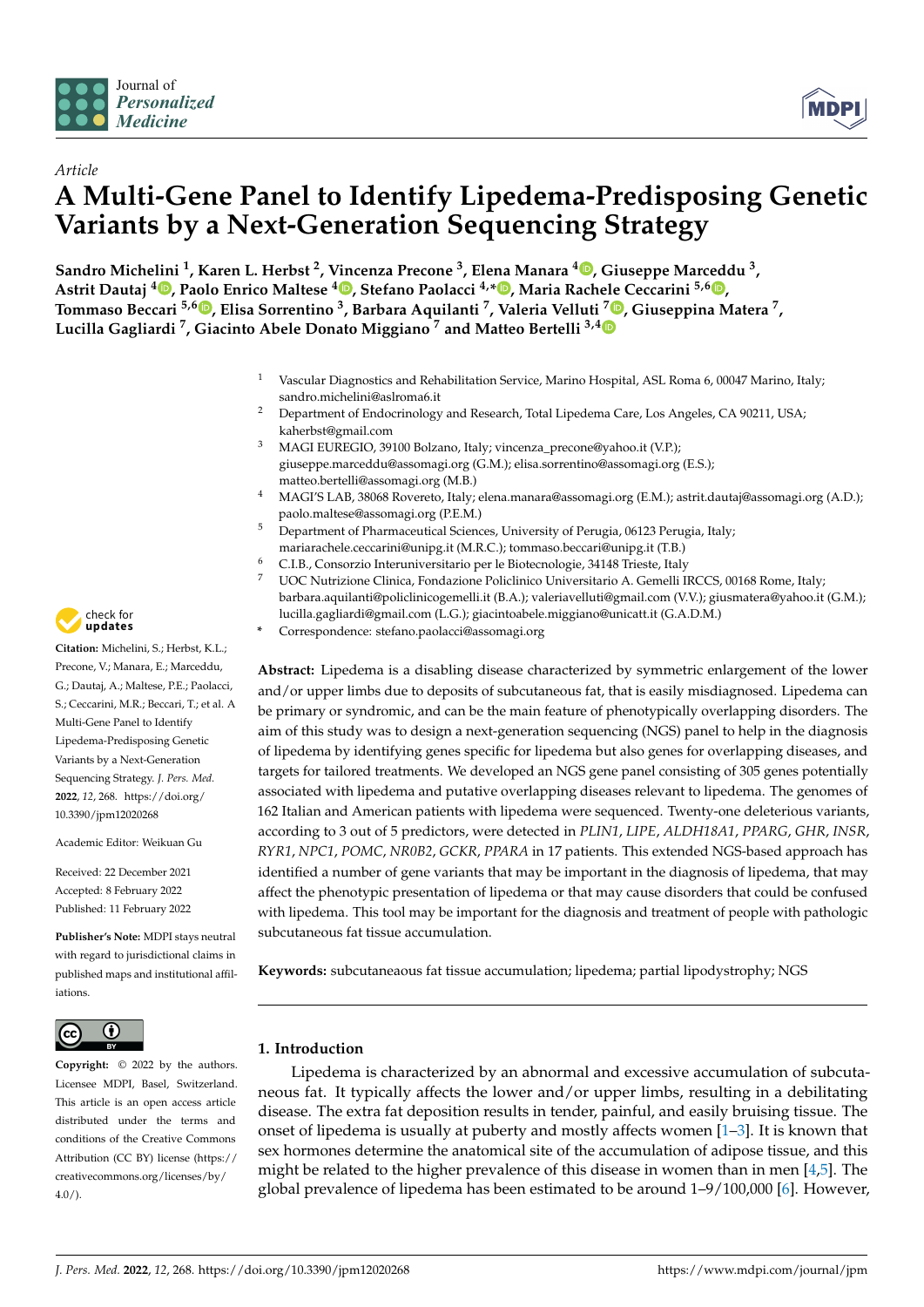epidemiological data may not be accurate because lipedema can be misdiagnosed and confused with other apparently similar diseases, like obesity and lymphedema. The main difference between lipedema and obesity is that in obesity, fat accumulation is generalized (including on the abdomen early in the disease) with a high body mass index, whereas lipedema is generally limited to the limbs and the body mass index may be normal. However, with respect to lymphedema, lipedema is always bilateral and associated with pain and bruising, while lymphedema can be unilateral and is characterized by a positive Stemmer sign [\[7,](#page-7-5)[8\]](#page-7-6). Dieting cannot effectively improve lipedema [\[8\]](#page-7-6), although it can reduce obesity associated with lipedema. Lipedema can be considered an independent disease or part of a syndrome. Currently, the diagnosis of lipedema is based on medical history, physical examination, blood tests, and imaging techniques [\[9\]](#page-7-7). Lipedema can be considered a component of a spectrum of diseases characterized by dysregulated proliferation of adipose tissue and pain, including Dercum disease, with multiple painful nodules on the trunk and limbs that can be accompanied by lipedema [\[10,](#page-7-8)[11\]](#page-7-9); and Madelung disease or multiple symmetric lipomatosis, where nodular fat and lipomas occur on the upper part of the body [\[3](#page-7-1)[,10,](#page-7-8)[11\]](#page-7-9), but may also occur in a distribution similar to lipedema [\[12\]](#page-7-10).

The genetic etiology of lipedema is not yet fully understood. Genes associated with syndromic subcutaneous fat accumulation have been identified, such as *POU1F1A*, *NSD1*, *ELN*, *FZD9*, *MLXIPL*, and *ALDH18A1* [\[2\]](#page-7-11). The molecular causes of isolated lipedema are becoming clearer, and the involvement of the *AKR1C1* gene has been recently reported [\[13\]](#page-7-12). Liposuction is the main surgical intervention for lipedema. While conservative therapy may temporarily reduce symptoms, liposuction is able to remove the excess adipose tissue [\[14\]](#page-7-13). Potentially, knowing the genetic etiology of lipedema can help in the prediction of the effectiveness of liposuction or other treatments [\[15\]](#page-7-14). Currently, no guidelines for the molecular diagnosis of lipedema exist; however, genetic tests may help exclude overlapping conditions. Within this scenario, NGS techniques can improve lipedema diagnosis and management. In fact, NGS can allow for the simultaneous analysis of multiple genes in large cohorts of patients [\[2,](#page-7-11)[3,](#page-7-1)[16\]](#page-7-15). The aim of this study was to demonstrate the implementation of an NGS panel for the diagnosis of non-syndromic lipedema, but also evaluate for syndromic forms of lipedema, and to include analysis of candidate genes possibly associated with lipedema, subcutaneous fat tissue accumulation, and fat metabolism that may affect the phenotypic presentation of lipedema.

#### **2. Materials and Methods**

#### *2.1. Study Subjects and Samples*

The 162 Italian and US patients recruited for this study received the diagnosis of lipedema according to Wold's criteria [\[17](#page-7-16)[,18\]](#page-7-17) and were classified in four stages in accordance with the severity of the phenotype [\[18\]](#page-7-17). All patients received genetic counseling to explain the risks and benefits of genetic testing. Patients with lipedema gave written informed consent for participation at the time of recruitment, including the use of their anonymous genetic data for research. The study was performed according to the declaration of Helsinki. Ethical approval and clearance were received from the Ethical Committee of Azienda Sanitaria dell'Alto Adige, Italy (Approval No. 132-2020 of 18 November 2020). A blood EDTA sample was collected from each subject. Samples of genomic DNA of all subjects were extracted from peripheral blood using a commercial kit (SAMAG 120 BLOOD DNA Extraction Kit).

#### *2.2. Panel Design*

A NGS panel was developed consisting of 305 genes possibly associated with lipedema. The genes included in the panel were associated with lipedema and subcutaneous fat tissue accumulation on the basis of data reported in the Human Gene Mutation Database (HGMD Professional), Online Mendelian Inheritance in Man (OMIM), Orphanet, GeneReviews, and PubMed. The custom DNA probes were designed using Twist Bioscience technology [\(https://www.twistbioscience.com/,](https://www.twistbioscience.com/) last accessed on 22 December 2021). Illumina NGS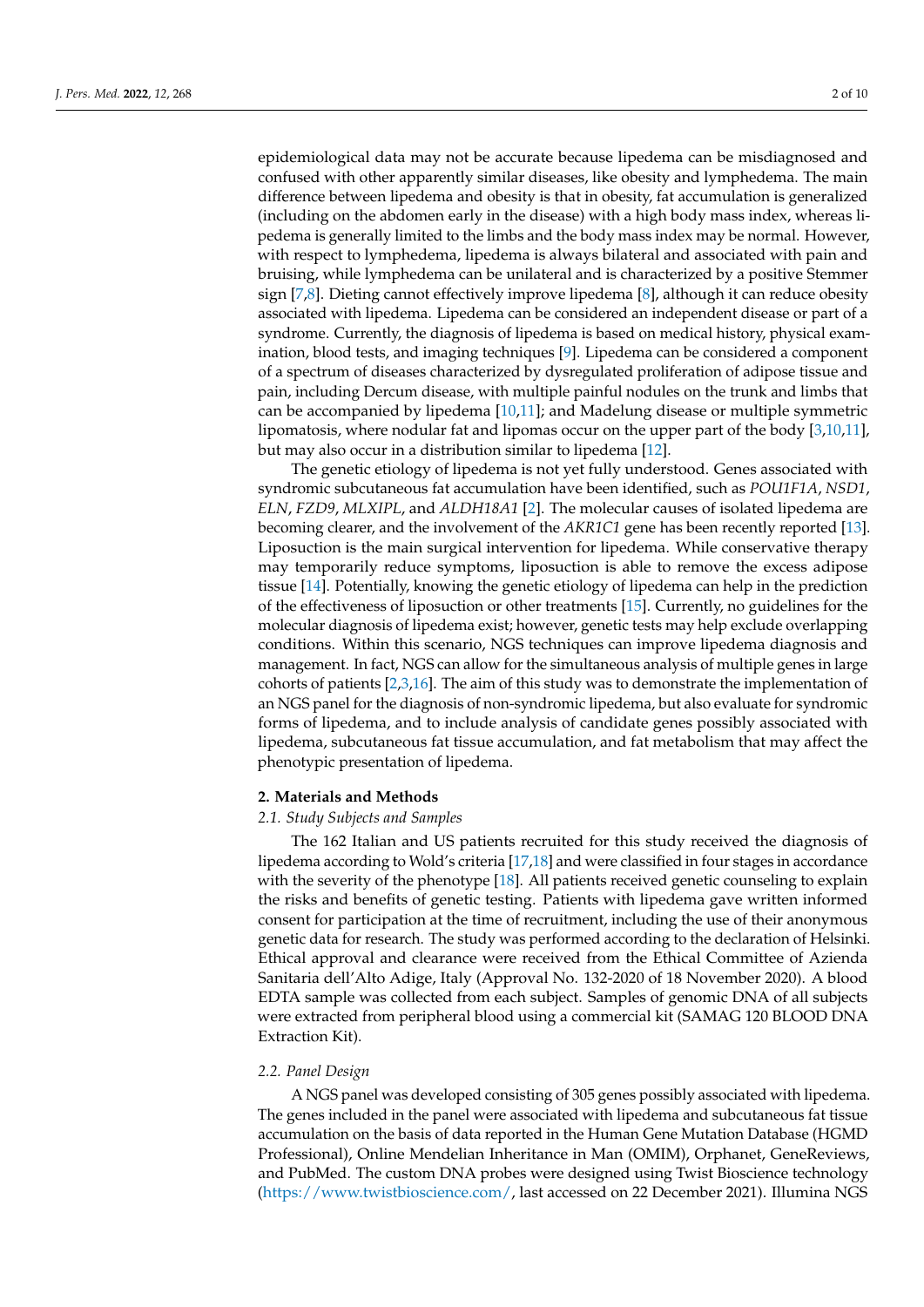sequencing was carried out by an IntegraGen Genomic Service [\(www.integragen-genomics.](www.integragen-genomics.com) [com,](www.integragen-genomics.com) last accessed on 22 December 2021).

The NGS panel included genomic targets comprising coding exons and 15 bp flanking regions of each gene. The cumulative target length of the gene panel was 839,308 bp. The list of genes possibly associated with lipedema included in the NGS panel is shown in Supplementary Table S1.

#### *2.3. Genetic Analysis and Variant Detection*

DNA samples were processed using Illumina NovaSeq6000™ (Illumina, San Diego, CA, USA) using a paired-end protocol and reads that were 100 bp long, following the manufacturer's protocol. Fastq (forward-reverse) files were obtained after sequencing. Bioinformatic analysis was performed as previously described [\[19\]](#page-7-18). Briefly, the sequencing reads were mapped to the genome by the Burrow-Wheeler Aligner (BWA version 0.7.17 r1188) software. Duplicates were removed using the SAMBAMBA (version 0.6.7) program and MarkDuplicates GATK tool (version 4.0.0.0). The generated BAM alignment files were refined by local realignment and base quality score recalibration using the RealignerTargetCreator and IndelRealigner GATK tools. We used international databases dbSNP [\(www.ncbi.nlm.nih.gov/SNP/,](www.ncbi.nlm.nih.gov/SNP/) last accessed on 22 December 2021), Human Gene Mutation Database professional (HGMD; [http://www.biobaseinternational.com/product/hgmd,](http://www.biobase international.com/product/hgmd) last accessed on 22 December 2021) and OMIM [\(https://www.omim.org/,](https://www.omim.org/) last accessed on 22 December 2021) for the annotation of all nucleotide changes. In silico prediction of the deleteriousness of nucleotide changes in exons was performed using MutationTaster [\(http://www.mutationtaster.org/,](http://www.mutationtaster.org/) last accessed on 22 December 2021), SIFT [\(https://sift.bii.a-star.edu.sg/,](https://sift.bii.a-star.edu.sg/) last accessed on 22 December 2021), Polyphen-2 [\(http:](http://genetics.bwh.harvard.edu/pph2/) [//genetics.bwh.harvard.edu/pph2/,](http://genetics.bwh.harvard.edu/pph2/) last accessed on 22 December 2021), CADD score [\(https://cadd.gs.washington.edu/,](https://cadd.gs.washington.edu/) last accessed on 22 December 2021), and VarSome [\(https://varsome.com/,](https://varsome.com/) last accessed on 22 December 2021). Minor allele frequencies (MAF) were checked in the Genome Aggregation Database (gnomAD[-http://gnomad.](http://gnomad.broadinstitute.org/) [broadinstitute.org/,](http://gnomad.broadinstitute.org/) last accessed on 22 December 2021). We considered variants that had a MAF < 1% in the general population and were predicted to be deleterious by at least three predicting tools out of five as good candidates. Variants with a CADD score > 15 were considered deleterious.

#### **3. Results**

In total, 162 patients were analyzed for genes possibly involved in lipedema, subcutaneous fat tissue accumulation, and fat metabolism. Gene panel sequencing generated an evenly distributed depth of coverage >98% at 10X. Twenty-one deleterious variants, according to 3 out 5 predictors, were detected in the *Perilipin 1* (*PLIN1*), *Lipase E* (*LIPE*), *Aldehyde Dehydrogenase 18 Family Member A1* (*ALDH18A1*), *Peroxisome Proliferator-Activated Receptor Gamma* (*PPARG*), *Growth Hormone Receptor* (*GHR*), *Insulin Receptor* (*INSR*), *Ryanodine Receptor 1* (*RYR1*), *Niemann-Pick C Intracellular Cholesterol Transporter 1* (*NPC1*), *Proopiomelanocortin* (*POMC*), *Nuclear Receptor Subfamily 0 Group B Member 2* (*NR0B2*), *Glucokinase Regulator* (*GCKR*) and *Peroxisome Proliferator-Activated Receptor Alpha* (*PPARA*) genes in 17 patients (Table [1\)](#page-3-0).

#### *3.1. Variants in Genes Linked to Syndromic Fat Accumulation*

In *ALDH18A1*, we identified in two unrelated subjects, two predicted deleterious rare variants, c.2276C>T; p.Thr759Ile (rs781126562) and c.1233G>T; p.Leu411Phe (rs758828421). The amino acid Thr759 is totally conserved among species, whereas Leu411 is not totally conserved but is never substituted with a phenylalanine. *ALDH18A1* encodes an enzyme that catalyzes the reduction of glutamate to deltal-pyrroline-5-carboxylate, an important key point in the de novo biosynthesis of proline, ornithine, and arginine [\[20\]](#page-7-19). Germline variants in *ALDH18A1* may cause abnormal fat accumulation in conjunction with cutis laxa type III. Cutis laxa is a group of connective tissue diseases in which skin hangs in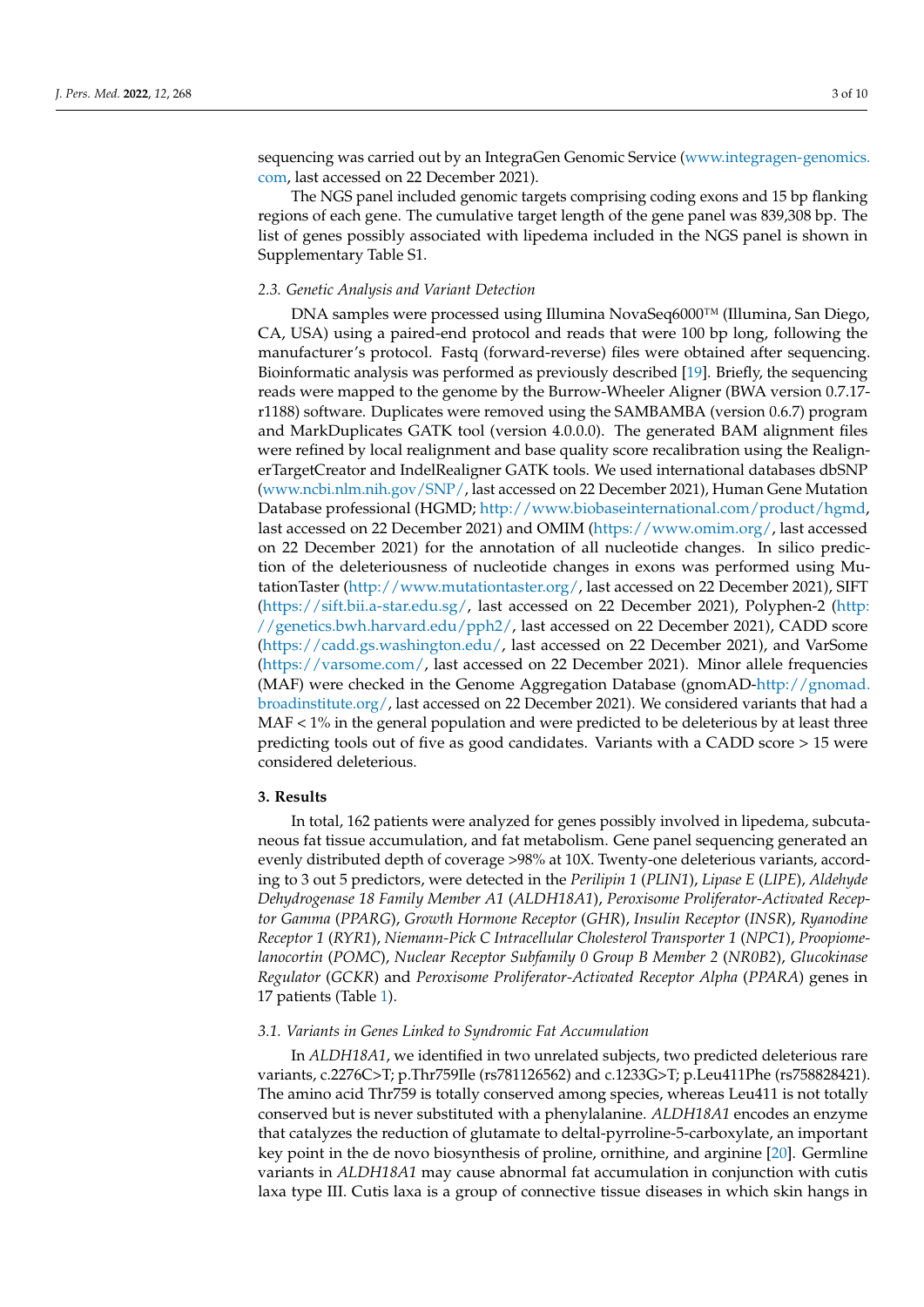loose pendulous folds due to decreased elastic tissue formation. Because lipedema is associated with hypermobile joints, a connective tissue disease, and is found in Williams syndrome [\[21\]](#page-7-20), *ALDH18A1* should not be ruled out as a gene that influences lipedema.

*GHR* encodes a member of the type I cytokine receptor family, which is a transmembrane receptor for growth hormones [\[22\]](#page-7-21), and heterozygous mutations in this gene have been associated with partial growth hormone insensitivity and short stature, as in the case of mutations in *POU1F1* that have been linked with growth hormone deficiency and lipedema [\[23\]](#page-7-22). Therefore, it is plausible that truncating variants, like the one identified by us, c.293G>A; p.Trp98\* (rs1237134960) in *GHR* might be associated with lipedema.

<span id="page-3-0"></span>**Table 1.** Variants identified in the analyzed patients. All variants were heterozygous.  $* = Pre$ mature stop codon;  $B = \text{benign}$ ;  $D = \text{deleterious}$ ;  $DC = \text{disease causing}$ ;  $LP = \text{likely pathogenic}$ ;  $NR = not reported; P = pathogenic; PoD = possibly damaging; PD = probably damaging; T = toler$ ated; VUS = variant of unknown significance. Transcript isoforms: *PLIN1* = NM\_001145311.2; *LIPE* = NM\_005357.4; *ALDH18A1* = NM\_002860.4; *PPARG* = NM\_015869.5; *GHR* = NM\_000163.5; *INSR* = NM\_000208.4; *RYR1* = NM\_000540.3; *NPC1* = NM\_000271.5; *POMC* = NM\_000939.4; *NR0B2* = NM\_021969.3; *GCKR* = NM\_001486.4; *PPARA* = NM\_001001928.3.

|                                    | Patient        | Gene        | Nucleotide<br>Change | Amino Acid<br>Change | <b>SNPID</b> | $MAF$ (%) | Muta-<br>tion-<br><b>Taster</b> | <b>SIFT</b> | Polyphen- | <b>CADD</b> | Var-<br>Some | Stage/Sex |
|------------------------------------|----------------|-------------|----------------------|----------------------|--------------|-----------|---------------------------------|-------------|-----------|-------------|--------------|-----------|
| Differential<br>diagnosis<br>genes | $\mathbf{1}$   | PLIN1       | c.722T>C             | p.Leu241Pro          | rs914779001  | NR        | DC                              | D           | PD        | 24.9        | <b>VUS</b>   | 3/F       |
|                                    | 2              | <b>LIPE</b> | c.1141C>T            | p.Arg381Cys          | rs772317492  | 0.0004    | DC                              | D           | PD        | 31          | <b>VUS</b>   | 3/F       |
|                                    | 3              | PPARG       | c.1424C>T            | p.Thr475Met          | rs1479145908 | <b>NR</b> | DC                              | D           | PD        | 26          | LP           | 2/F       |
|                                    | $\overline{4}$ | POMC        | c.616G > T           | p.Glu206 *           | rs202127120  | 0.05      | DC                              |             |           | 39          | $\mathbf P$  | 3/F       |
|                                    | 5              | NR0B2       | c.265C > T           | p.Gln89 *            | rs150160927  | 0.004     | DC                              |             |           | 35          | <b>VUS</b>   | 3/F       |
|                                    |                | GCKR        | c.1135dup            | p.Thr379Asnfs<br>*36 | rs573498430  | 0.1       | DC                              |             |           | 24.2        | <b>VUS</b>   |           |
|                                    | 6              | NPC1        | c.3011C>T            | p.Ser1004Leu         | rs150334966  | 0.07      | DC                              | T           | B         | 23.4        | LP           | 3/F       |
|                                    | 7              | NPC1        | c.2903A>G            | p.Thr968Met          | rs773767253  | 0.002     | DC                              | T           | B         | 20.8        | P            | 2/F       |
| Syndromic<br>genes                 | 8              | ALDH18A1    | c.2276C>T            | p.Thr759Ile          | rs781126562  | 0.003     | DC                              | D           | PD        | 29.2        | LP           | 3/F       |
|                                    | 9              | ALDH18A1    | c.1233G>T            | p.Leu411Phe          | rs758828421  | 0.0008    | DC                              | $\mathbf D$ | PoD       | 24.8        | LP           | 3/F       |
|                                    | 10             | <b>GHR</b>  | c.293G>A             | p.Trp98*             | rs1237134960 | 0.0008    | DC                              |             |           | 39          | $\mathbf P$  | 2/F       |
| Candidate<br>genes                 | 11             | <b>INSR</b> | c.3079C>T            | p.Arg1027*           | rs121913144  | 0.0004    | DC                              |             |           | 42          | P            | 3/F       |
|                                    | 12             | <b>INSR</b> | c.3262C>T            | p.Arg1088Cys         | rs867075117  | 0.0008    | DC                              | $\mathbb D$ | PD        | 29.5        | LP           | 3/F       |
|                                    | 13             | RYR1        | c.341G>A             | p.Arg114His          | rs574357386  | 0.008     | Pol                             | D           | PD        | 27.9        | LP           | 3/F       |
|                                    | 14             | RYR1        | c.947G>A             | p.Arg316His          | rs193922761  | 0.001     | DC                              | D           | PD        | 32          | LP           | NA/F      |
|                                    |                |             | c.10097G>A           | p.Arg3366His         | rs137932199  | 0.09      | DC                              | T           | B         | 24.3        | LP           |           |
|                                    |                |             | c.11798A>G           | p.Tyr3933Cys         | rs147136339  | 0.08      | DC                              | $\mathbf D$ | PD        | 32          | LP           |           |
|                                    | 15             | RYR1        | c.1967C>T            | p.Thr656Met          | rs4802472    | 0.0008    | DC                              | D           | PD        | 24.7        | LP           | 3/F       |
|                                    | 16             | PPARA       | c.875A>G             | p.Lys292Arg          | rs773411072  | 0.0008    | DC                              | D           | PD        | 28.1        | <b>VUS</b>   | 1/F       |
|                                    | 17             | PPARA       | c.875A>G             | p.Lys292Arg          | rs773411072  | 0.0008    | DC                              | D           | PD        | 28.1        | <b>VUS</b>   | 3/F       |

#### *3.2. Differential Diagnosis for Lipedema*

The variant in *PLIN1*, c.722T>C; p.Leu241Pro (rs914779001) does not have a reported frequency and the amino acid is totally conserved among mammals. Genetic variants in *PLIN1* causes familial partial lipodystrophy (FPLD), type 4. The phenotype of women with FPLD type 4 is different from that of women with lipedema, with upper body obesity compared to gynoid fat deposits, respectively [\[2\]](#page-7-11). The presence of this gene mutation might suggest greater scrutiny surrounding the diagnosis of lipedema.

We found the rare variant c.1141C>T; p.Arg381Cys (rs772317492) in *LIPE*. Germline variants in *LIPE* are known to cause a recessive syndrome characterized by multiple symmetric lipomatosis, partial lipodystrophy, and insulin resistance [\[24\]](#page-8-0). The presence of this gene variant may also bring into question the diagnosis of lipedema.

The predicted deleterious variant, c.1424C>T; p.Thr475Met (rs1479145908) in *PPARG*, has no reported population frequency [\[25\]](#page-8-1), but the amino acid is totally conserved among species. Interestingly, this gene, when mutated, causes FPLD type 3, which shows abnormal fat accumulation in the abdomen, and is caused by heterozygous missense mutations in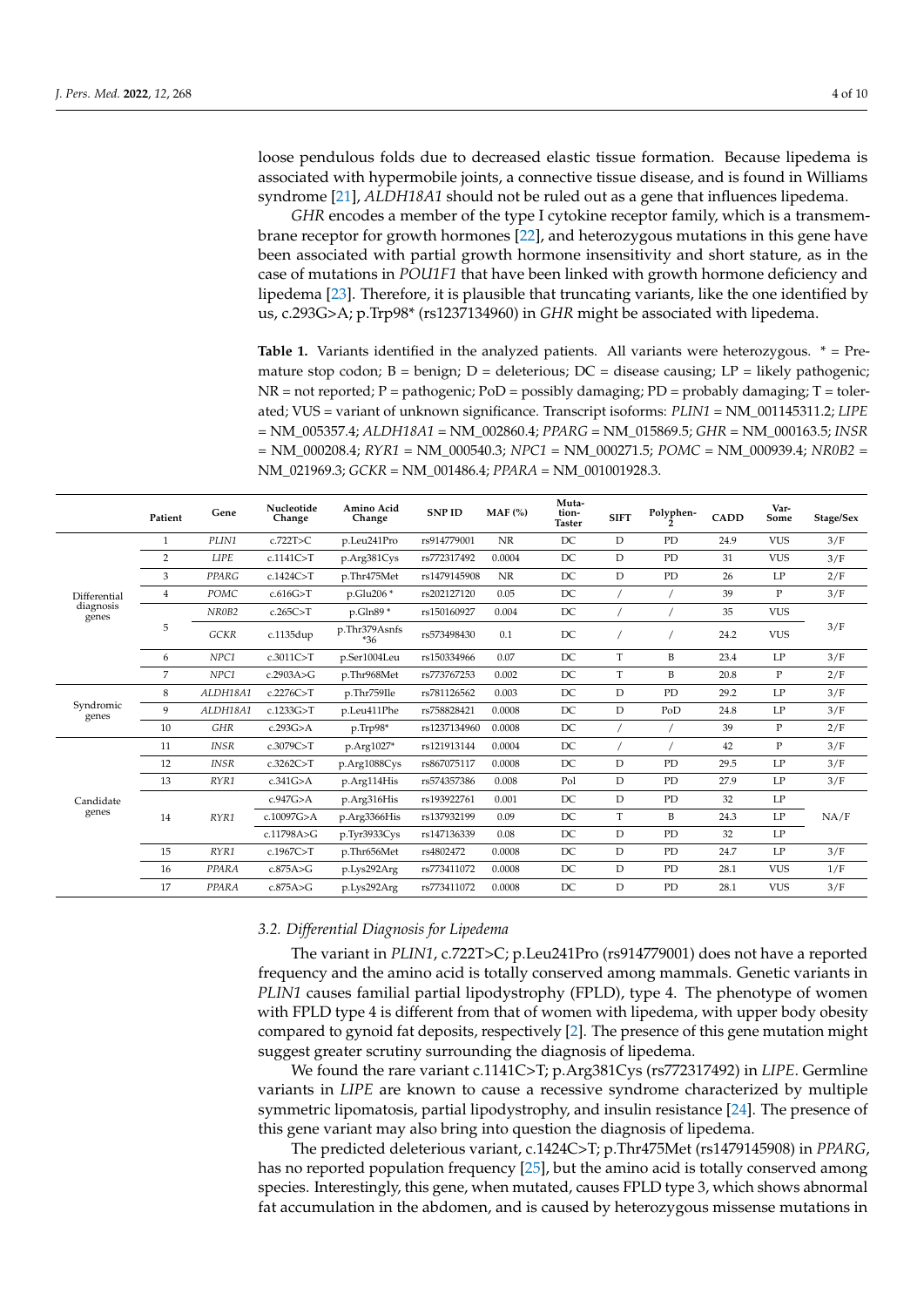*PPARG* [\[24,](#page-8-0)[26\]](#page-8-2). Therefore, this gene can be considered a good candidate to explain the observed phenotype in lipedema.

Heterozygous truncating variants in *POMC* have also been found to be associated with an increased risk of fat accumulation. Therefore, it may be possible that the variant found in our cohort, c.616G>T; p.Glu206\* (rs202127120), might be linked with the onset of lipedema [\[27\]](#page-8-3). Congenital deficiency of proopiomelanocortin, encoded by *POMC*, results in a syndrome of hypoadrenalism, severe obesity, and altered skin and hair pigmentation. A role for genetic variation in or near the *POMC* locus as a determinant of obesity or obesity-related quantitative traits in the general population has been reported [\[27,](#page-8-3)[28\]](#page-8-4).

A patient was found to be a carrier of two variants in two good candidate genes: *NR0B2* (c.265C>T; p.Gln89 \*-rs150160927) and *GCKR* (c.1135dup; p.Thr379Asnfs \* 36-rs573498430). Heterozygous loss-of-function mutations in *NR0B2* in OMIM (\*604630) are associated with mild early-onset obesity, whereas truncating mutations in *GCKR* may be linked to increased levels of blood triglycerides [\[29\]](#page-8-5).

*NPC1* is a gene implicated in Niemann–Pick disease, an autosomal recessive lipid storage disorder characterized by progressive neurodegeneration caused by over-accumulation of cholesterol and glycosphingolipids in late endosomal/lysosomal compartments. Interestingly, when *Npc1* +/− male mice were fed a high-fat diet, they deposited more fat, were heavier, and developed adipocyte hypertrophy [\[30](#page-8-6)[,31\]](#page-8-7). A recent study performed in humans with obesity reported that *NPC1* expression was significantly higher in the subcutaneous and omental white adipose tissue, and it was lower after weight loss [\[32\]](#page-8-8). The mutated amino acid that we found is totally conserved among species. Various genetic studies have implicated *NPC1* in its susceptibility to obesity, and it is associated with early-onset and morbid adult obesity [\[33](#page-8-9)[–35\]](#page-8-10). This gene may be a promising candidate for a gene that modifies the lipedema phenotype or a gene important in the differential diagnosis of lipedema.

#### *3.3. Mutations in Candidate Genes*

The truncating variant in *INSR*, c.3079C>T; p.Arg1027\* (rs121913144), is a good candidate to explain the lipedema phenotype. In fact, heterozygous mutations in *INSR* have been associated with familial hyperinsulinemic hypoglycemia [\[36\]](#page-8-11), and a patient with recurrent hypoglycemia has been reported to have bilateral lower limb lipedema [\[37\]](#page-8-12). We have also found a rare missense variant predicted to be deleterious in the same gene, c.3262C>T; p.Arg1088Cys (rs867075117), in another subject.

*RYR1* encodes a ryanodine receptor found in skeletal muscle that functions as a calcium release channel in the sarcoplasmic reticulum. Deleterious missense variants in *RYR1* have been found in obese patients [\[38\]](#page-8-13). In pigs, a *RYR1* variant has been associated with changes in subcutaneous fat distribution [\[39\]](#page-8-14). Interestingly, we have found a total of five variants, three of them in a single patient, all rare and predicted to be deleterious.

Finally, we found a rare deleterious variant in *PPARA*, c.875A>G; p.Lys292Arg (rs773411072). This is a very interesting variant as it has a minor allele frequency of 0.0008%, and, in a cohort of only 162 subjects, we found two carriers. Lipedema is an inflammatory disease [\[15](#page-7-14)[,40\]](#page-8-15). *PPARA* activation prevents inflammation in white adipose tissue [\[41\]](#page-8-16), therefore a mutation in this gene could increase inflammation in lipedema tissue. This may indicate an involvement of *PPARA* in the development of lipedema.

# **4. Discussion**

The familial nature of the condition suggests that lipedema is genetically determined. The inheritance of lipedema might be either X-linked dominant, autosomal dominant with sex limitation, and/or oligogenic [\[2](#page-7-11)[,42\]](#page-8-17).

In this work, we identified 21 heterozygous variants predicted deleterious by 3 predictors out of 5, in 17 subjects. Interestingly, most of the genes carrying deleterious variants are involved in steroidogenesis, lipid homeostasis, and the insulin signaling pathway. For example, *PLIN1* encodes the protein perilipin-1 that covers lipid storage droplets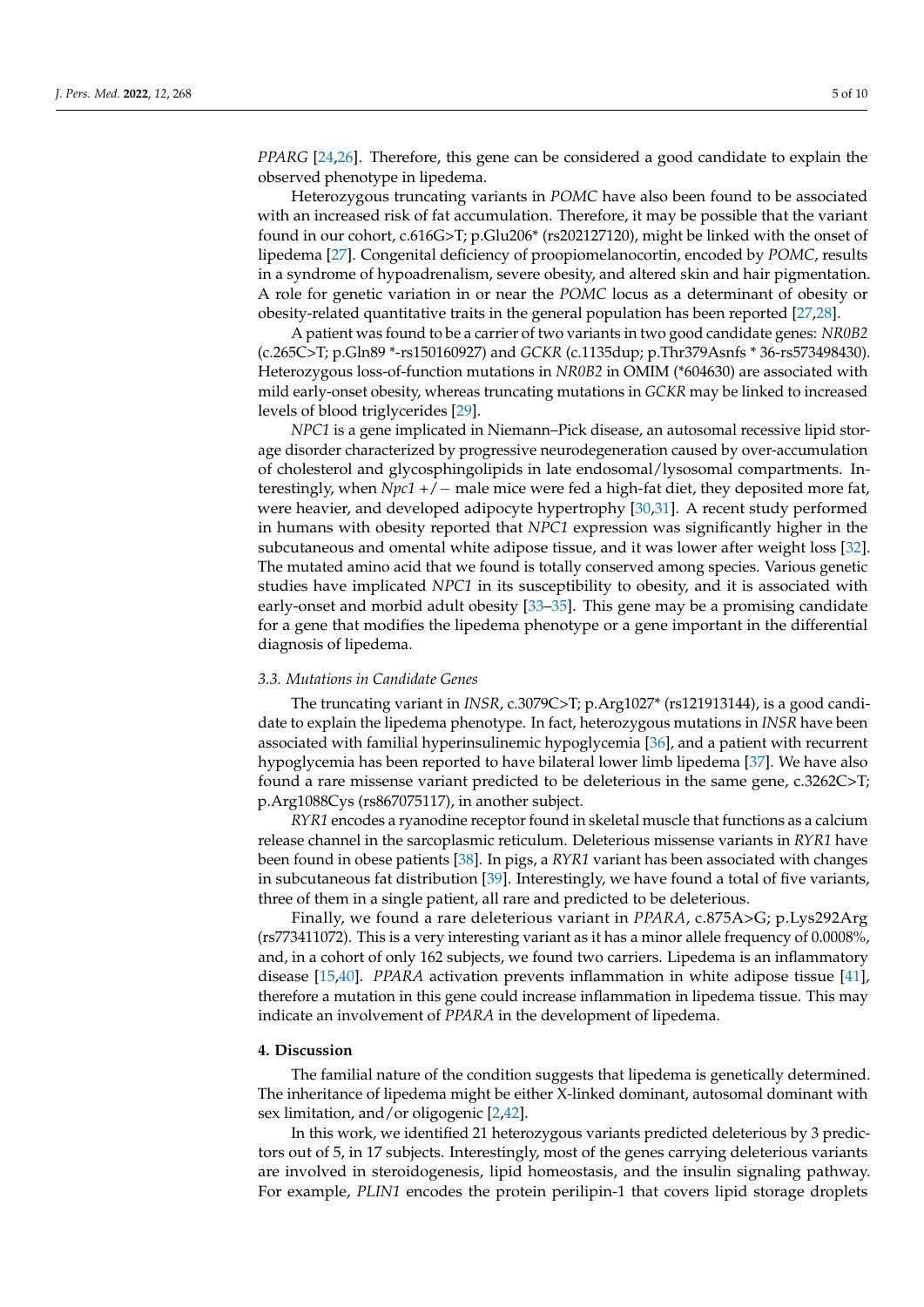in adipocytes, protecting them until they can be broken down by hormone-sensitive lipases [\[26\]](#page-8-2). Another gene, *LIPE*, encodes a lipase that is expressed in steroidogenic tissues and converts cholesteryl esters to free cholesterol for steroid hormone production. One isoform is expressed in adipose tissue, where it hydrolyses stored triglycerides to free fatty acids [\[43\]](#page-8-18). We hypothesize that a single heterozygous variant could cause a less severe phenotype with only localized fat tissue accumulation as in lipedema versus generalized obesity. Finally, *PPARG*-encoded protein is a key regulator of adipocyte differentiation and glucose homeostasis and controls fatty acid beta-oxidation in peroxisomes. GHR antagonism or lack of GH function causes, in mice, an increase in subcutaneous adipose tissue similar to lipedema in humans [\[44\]](#page-8-19).

We identified predicted deleterious variants in genes associated with lipodystrophy in patients with lipedema. Therefore, it might be possible that some forms of partial lipodystrophy are in fact lipedema, or some forms of lipedema could in fact be partial lipodystrophy. Therefore, our panel may be important when considering a differential or additional diagnosis for lipedema, and to expand the phenotypic spectrum of genes associated with lipodystrophy that might be able to cause lipedema.

The ketogenic diet and other low-carbohydrate diets are popular with women who have lipedema [\[45\]](#page-8-20). The *INSR* gene encodes the insulin receptor and plays a key role in the carbohydrate metabolism; it is also important in adipocyte differentiation where it induces the expression of *PPARG*. Insulin, after binding its receptor, stimulates glucose and fatty acid transport and lipid synthesis, and suppresses lipolysis. Antagonists of the insulin receptor have been developed to improve metabolic outcomes [\[46\]](#page-8-21). Changes in carbohydrate metabolism pathways may be important in the maintenance of lipedema tissue.

*NPC1* encodes a protein important for the transport of cholesterol and fatty acids from lysosomes to other cellular compartments and is responsible for maintaining intracellular cholesterol homeostasis. *NPC1* is highly expressed in human white adipose tissue adipocytes [\[35\]](#page-8-10). Because of the involvement of *NPC1* in obesity [\[35\]](#page-8-10), this gene can be considered in the differential diagnosis of lipedema.

*RYR1* encodes a calcium channel that mediates the release of  $Ca<sup>2+</sup>$  from the sarcoplasmic reticulum into the cytoplasm and triggers muscle contraction. It is also required for normal embryonic development of skeletal muscle, heart, skin, and bones [\[47\]](#page-8-22). From a porcine model, *RYR1* is also involved in fat accumulation and distribution [\[39\]](#page-8-14).

*POMC* encodes the preproopiomelanocortin protein. It is a complex propeptide encoding a range of melanocortin peptides that are released by tissue-specific proteolytic processing. POMC-producing hypothalamic neurons regulate body weight. There is an important role of the primary cilia in the neuronal circuit development of the POMC neurons of the arcuate nucleus of the hypothalamus neurons and they may serve as a critical node that bridges poor early-life nutritional conditions to adult-life obesity and metabolic disorders [\[48\]](#page-8-23).

*NR0B2* encodes an orphan receptor that contains a putative ligand-binding domain but lacks a DNA-binding domain. This receptor is a member of the nuclear hormone receptor family. It is able to inhibit estrogen receptor function [\[49\]](#page-8-24). *NR0B2* is associated with subcutaneous fat tissue accumulation in mildly obese individuals. Therefore, the analysis of this gene could be considered for differential diagnosis in people with lipedema.

*GCKR* encodes a regulatory protein that inhibits glucokinase in liver and pancreatic islet cells. In addition, it recruits GCK to the nucleus with their reciprocal affinity modulated by fructose metabolites [\[50\]](#page-8-25). Polymorphisms in the *GCKR* gene are associated with fatty liver [\[51\]](#page-8-26). Fatty liver and subsequent forms of liver disease increase the amount of thoracic duct lymph formed in patients [\[52\]](#page-9-0). Increasing the lymph load may increase the risk of developing lipedema, and therefore, this gene could be considered as a contributing factor to lipedema.

PPAR transcription factors belong to the steroid hormone receptor superfamily and affect the expression of target genes involved in cell proliferation, cell differentiation, and in immune and inflammation responses. *PPARA* encodes a ligand-activated transcription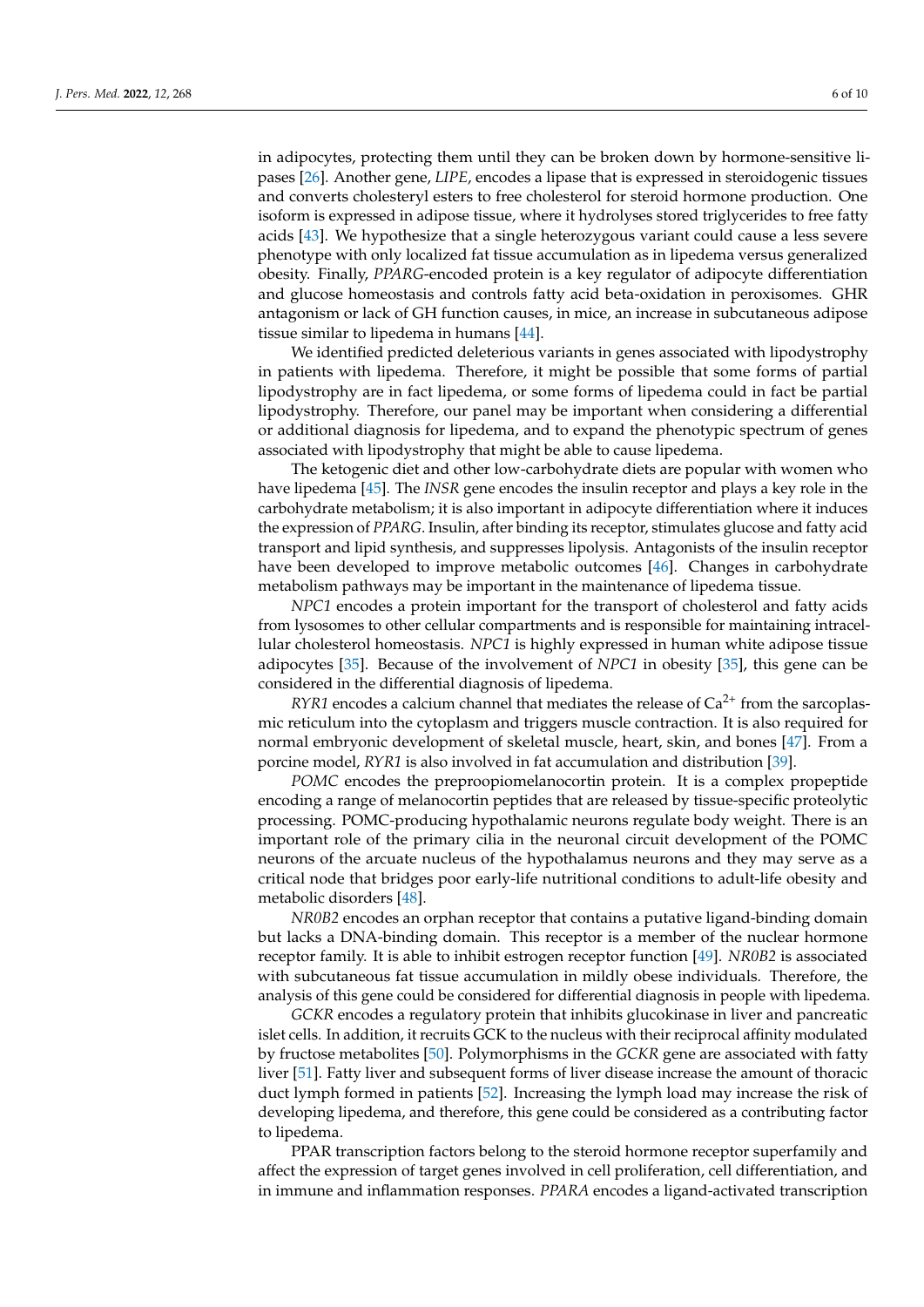factor, a key-regulator of lipid metabolism that regulates the beta-oxidation of fatty acids in peroxisomes [\[53\]](#page-9-1).

Based on our results, we recommend the sequencing of a panel of genes that have an association with isolated lipedema, syndromic subcutaneous fat tissue accumulation, or with partially overlapping diseases for differential diagnosis [\[13\]](#page-7-12) (see Supplementary Table S1 with the subdivision of the genes in subpanels). If genes associated with isolated lipedema, syndromic subcutaneous fat tissue accumulation, or differential diagnosis do not carry variants that could explain the phenotype, candidate genes are analyzed to find novel associations or new gene diseases.

# **5. Conclusions**

In conclusion, we developed a NGS panel comprising genes that may be important for the differential diagnosis of lipedema, as well as candidate genes to help identify genes involved in the etiopathogenesis of lipedema [\[2\]](#page-7-11). In this panel, we have included genes known to be involved in the onset of isolated subcutaneous fat accumulation, genes involved in lipodystrophy and obesity, which have some overlapping features with lipedema, and genes involved in syndromic fat accumulation in order to evaluate for concurrent conditions or a differential diagnosis for conditions that may look similar to lipedema [\[2](#page-7-11)[,3](#page-7-1)[,13\]](#page-7-12). In addition, the panel includes candidate genes because of the pathway in which they are involved and for their importance in mouse models [\[2](#page-7-11)[,3](#page-7-1)[,13\]](#page-7-12).

With this work, we also show that genes involved in partial lipodystrophy or obesity may carry deleterious variants that are important in lipedema patients. Therefore, these genes may be considered in the differential diagnosis of lipedema or for broadening or narrowing the phenotypic spectrum, and highlights the molecular diagnosis in addition to the clinical diagnosis.

Finally, similarly for patients with partial lipodystrophy that can be treated with leptin-replacement therapy [\[54](#page-9-2)[,55\]](#page-9-3), and patients with growth hormone deficiency that show a reduction in subcutaneous and visceral fat mass after growth hormone replacement therapy [\[56\]](#page-9-4), knowing the genes and pathways dysregulated in patients with lipedema is fundamental to find targets for pharmacological and other treatments.

**Supplementary Materials:** The following supporting information can be downloaded at: [https:](https://www.mdpi.com/article/10.3390/jpm12020268/s1) [//www.mdpi.com/article/10.3390/jpm12020268/s1,](https://www.mdpi.com/article/10.3390/jpm12020268/s1) Table S1: Genes analyzed in the present study. The genes are subdivided in three subpanels: isolated lipedema, syndromic subcutaneous fat tissue accumulation, differential diagnosis, candidate genes. ALMS = Alstrom syndrome; BBS = Bardet-Biedl syndrome; BDVS = Blakemore-Durmaz-Vasileiou syndrome; BFLS = Borjeson-Forssman-Lehmann syndrome; CDLS = Cornelia de Lange syndrome; CGL = congenital generalized lipodystrophy; CRPT = Carpenter syndrome; FPLD = Familial partial lipodystrophy; HHF = Familial hyperinsulinemic hypoglycemia; HKLLS = Hennekam lymphangiectasia-lymphedema syndrome; LMPHM = Lymphatic malformation; LPHDST = Lymphedema-distichiasis; MODY = Maturity-onset diabetes of the young; PPNAD = primary pigmented nodular adrenocortical disease; PHP = Pseudohypoparathyroidism; WBS = Williams-Beuren syndrome.

**Author Contributions:** Conceptualization, M.B.; methodology, G.M. (Giuseppe Marceddu), E.S. and M.B.; software, G.M. (Giuseppe Marceddu) and E.S.; validation, E.M.; formal analysis, G.M. (Giuseppe Marceddu) and E.S.; investigation, S.M., K.L.H. and M.B.; data curation, V.P., E.M., G.M. (Giuseppe Marceddu), E.S. and M.B.; writing—original draft preparation, V.P.; writing—review and editing, S.M., K.L.H., E.M., G.M. (Giuseppe Marceddu), A.D., P.E.M., S.P., M.R.C., T.B., E.S., B.A., V.V., G.M. (Giuseppina Matera), L.G., G.A.D.M. and M.B.; supervision, M.B.; project administration, M.B.; funding acquisition, M.B. All authors have read and agreed to the published version of the manuscript.

**Funding:** This research was funded by PROVINCIA AUTONOMA DI TRENTO, LP 6/99 (dpg 1045/2017).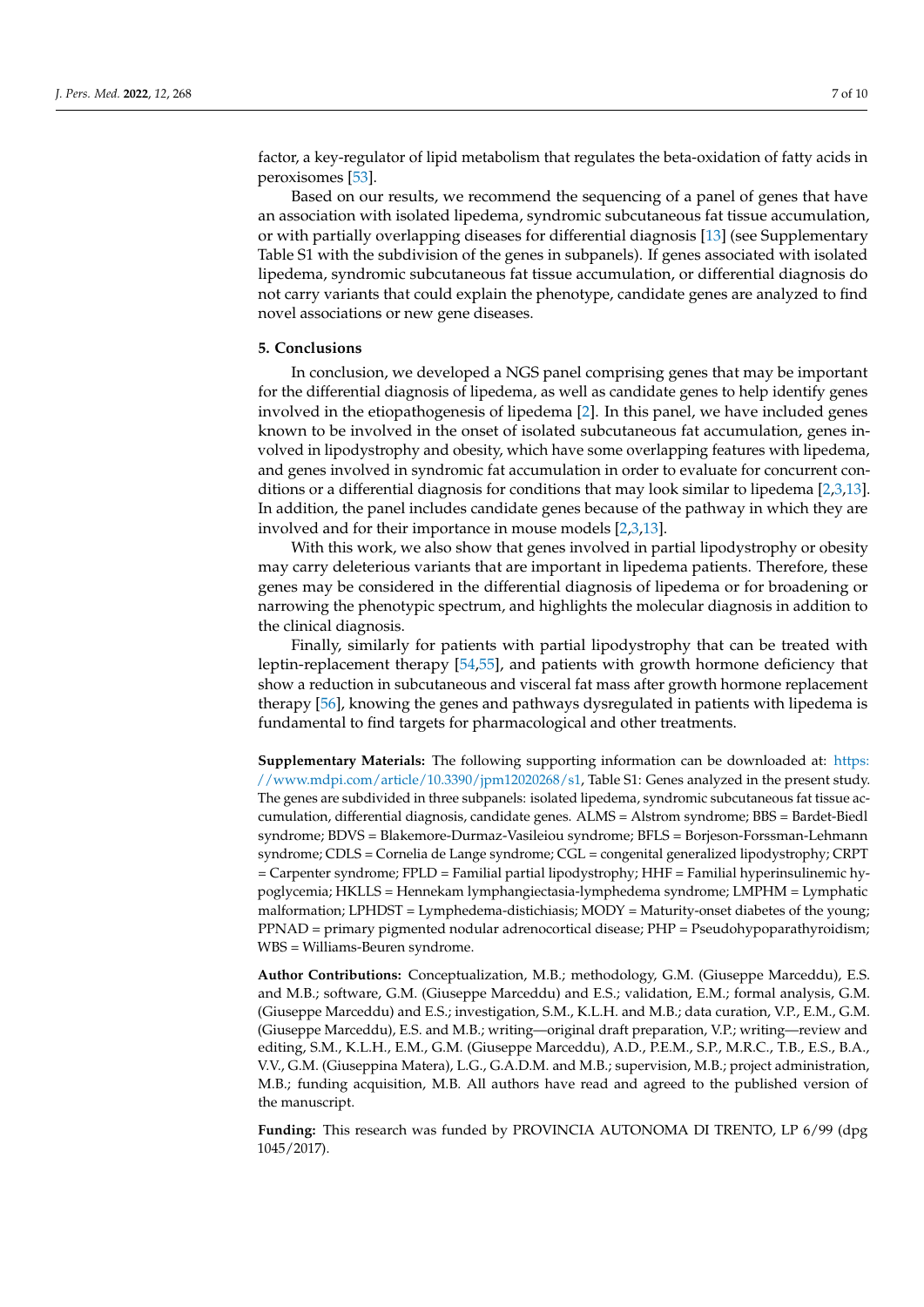**Institutional Review Board Statement:** The study was conducted in accordance with the Declaration of Helsinki, and approved by the Ethics Committee of AZIENDA SANITARIA DELL'ALTO ADIGE (protocol code 132-2020 of 18 November 2020).

**Informed Consent Statement:** Informed consent was obtained from all subjects involved in the study. Written informed consent has been obtained from the patients to publish this paper.

**Data Availability Statement:** Data is contained within the article.

**Conflicts of Interest:** The authors declare no conflict of interest.

# **References**

- <span id="page-7-0"></span>1. Bauer, A.T.; von Lukowicz, D.; Lossagk, K.; Aitzetmueller, M.; Moog, P.; Cerny, M.; Erne, H.; Schmauss, D.; Duscher, D.; Machens, H.G. New Insights on Lipedema: The Enigmatic Disease of the Peripheral Fat. *Plast. Reconstr. Surg.* **2019**, *144*, 1475–1484. [\[CrossRef\]](http://doi.org/10.1097/PRS.0000000000006280)
- <span id="page-7-11"></span>2. Paolacci, S.; Precone, V.; Acquaviva, F.; Chiurazzi, P.; Fulcheri, E.; Pinelli, M.; Buffelli, F.; Michelini, S.; Herbst, K.L.; Unfer, V.; et al. GeneOb Project. Genetics of lipedema: New perspectives on genetic research and molecular diagnoses. *Eur. Rev. Med. Pharmacol. Sci.* **2019**, *23*, 5581–5594.
- <span id="page-7-1"></span>3. Precone, V.; Barati, S.; Paolacci, S.; Salgarello, M.; Visconti, G.; Gentileschi, S.; Guerri, G.; Gagliardi, L.; Aquilanti, B.; Matera, G.; et al. Genetic syndromes with localized subcutaneous fat tissue accumulation. *Acta Biomed.* **2019**, *90*, 90–92.
- <span id="page-7-2"></span>4. Van Pelt, R.E.; Gozansky, W.S.; Hickner, R.C.; Schwartz, R.S.; Kohrt, W.M. Acute modulation of adipose tissue lipolysis by intravenous estrogens. *Obesity* **2006**, *14*, 2163–2172. [\[CrossRef\]](http://doi.org/10.1038/oby.2006.253)
- <span id="page-7-3"></span>5. Gavin, K.M.; Cooper, E.E.; Hickner, R.C. Estrogen receptor protein content is different in abdominal than gluteal subcutaneous adipose tissue of overweight-to-obese premenopausal women. *Metabolism* **2013**, *62*, 1180–1188. [\[CrossRef\]](http://doi.org/10.1016/j.metabol.2013.02.010)
- <span id="page-7-4"></span>6. Orphanet. Available online: <https://www.orpha.net/consor/cgi-bin/index.php> (accessed on 22 December 2021).
- <span id="page-7-5"></span>7. Warren, A.G.; Janz, B.A.; Borud, L.J.; Slavin, S.A. Evaluation and management of the fat leg syndrome. *Plast. Reconstr. Surg.* **2007**, *119*, 9–15. [\[CrossRef\]](http://doi.org/10.1097/01.prs.0000244909.82805.dc)
- <span id="page-7-6"></span>8. Forner-Cordero, I.; Szolnoky, G.; Forner-Cordero, A.; Kemény, L. Lipedema: An overview of its clinical manifestations, diagnosis and treatment of the disproportional fatty deposition syndrome-systematic review. *Clin. Obes.* **2012**, *2*, 86–95. [\[CrossRef\]](http://doi.org/10.1111/j.1758-8111.2012.00045.x)
- <span id="page-7-7"></span>9. Halk, A.B.; Damstra, R.J. First Dutch guidelines on lipedema using the international classification of functioning, disability and health. *Phlebology* **2017**, *32*, 152–159. [\[CrossRef\]](http://doi.org/10.1177/0268355516639421)
- <span id="page-7-8"></span>10. Hansson, E.; Svensson, H.; Brorson, H. Review of Dercum's disease and proposal of diagnostic criteria, diagnostic methods, classification and management. *Orphanet J. Rare Dis.* **2012**, *7*, 23. [\[CrossRef\]](http://doi.org/10.1186/1750-1172-7-23)
- <span id="page-7-9"></span>11. Beltran, K.; Herbst, K.L. Differentiating lipedema and Dercum's disease. *Int. J. Obes.* **2017**, *41*, 240–245. [\[CrossRef\]](http://doi.org/10.1038/ijo.2016.205)
- <span id="page-7-10"></span>12. Schiltz, D.; Anker, A.; Ortner, C.; Tschernitz, S.; Koller, M.; Klein, S.; Felthaus, O.; Schreml, J.; Schreml, S.; Prantl, L. Multiple symmetric lipomatosis: New classification system based on the largest german patient cohort. *Plast. Reconstr. Surg. Glob. Open* **2018**, *6*, e1722. [\[CrossRef\]](http://doi.org/10.1097/GOX.0000000000001722)
- <span id="page-7-12"></span>13. Michelini, S.; Chiurazzi, P.; Marino, V.; Dell'Orco, D.; Manara, E.; Baglivo, M.; Fiorentino, A.; Maltese, P.E.; Pinelli, M.; Herbst, K.L.; et al. Aldo-keto reductase 1C1 (AKR1C1) as the first mutated gene in a family with nonsyndromic primary lipedema. *Int. J. Mol. Sci.* **2020**, *21*, 6264. [\[CrossRef\]](http://doi.org/10.3390/ijms21176264) [\[PubMed\]](http://www.ncbi.nlm.nih.gov/pubmed/32872468)
- <span id="page-7-13"></span>14. Peprah, K.; MacDougall, D. Liposuction for the Treatment of Lipedema: A Review of Clinical Effectiveness and Guidelines. 2019. Available online: <https://www.ncbi.nlm.nih.gov/books/NBK545818/> (accessed on 22 December 2021).
- <span id="page-7-14"></span>15. Felmerer, G.; Stylianaki, A.; Hägerling, R.; Wang, A.; Ströbel, P.; Hollmén, M.; Lindenblatt, N.; Gousopoulos, E. Adipose tissue hypertrophy, an aberrant biochemical profile and distinct gene expression in lipedema. *J. Surg. Res.* **2020**, *253*, 294–303. [\[CrossRef\]](http://doi.org/10.1016/j.jss.2020.03.055)
- <span id="page-7-15"></span>16. Ilyas, M. Next-generation sequencing in diagnostic pathology. *Pathobiology* **2017**, *84*, 292–305. [\[CrossRef\]](http://doi.org/10.1159/000480089)
- <span id="page-7-16"></span>17. Wold, L.E.; Hines, E.A., Jr.; Allen, E.V. Lipedema of the legs; a syndrome characterized by fat legs and edema. *Ann. Intern. Med.* **1951**, *34*, 1243–1250.
- <span id="page-7-17"></span>18. Herbst, K.L. Rare adipose disorders (RADs) masquerading as obesity. *Acta Pharmacol. Sin.* **2012**, *33*, 155–172. [\[CrossRef\]](http://doi.org/10.1038/aps.2011.153)
- <span id="page-7-18"></span>19. Mattassi, R.; Manara, E.; Colombo, P.G.; Manara, S.; Porcella, A.; Bruno, G.; Bruson, A.; Bertelli, M. Variant discovery in patients with Mendelian vascular anomalies by next-generation sequencing and their use in patient clinical management. *J. Vasc. Surg.* **2018**, *67*, 922–932. [\[CrossRef\]](http://doi.org/10.1016/j.jvs.2017.02.034)
- <span id="page-7-19"></span>20. Wolthuis, D.F.; van Asbeck, E.; Mohamed, M.; Gardeitchik, T.; Lim-Melia, E.R.; Wevers, R.A.; Morava, E. Cutis laxa, fat pads and retinopathy due to ALDH18A1 mutation and review of the literature. *Eur. J. Paediatr. Neurol.* **2014**, *18*, 511–515. [\[CrossRef\]](http://doi.org/10.1016/j.ejpn.2014.01.003) [\[PubMed\]](http://www.ncbi.nlm.nih.gov/pubmed/24767728)
- <span id="page-7-20"></span>21. Waxler, J.L.; Guardino, C.; Feinn, R.S.; Lee, H.; Pober, B.R.; Stanley, T.L. Altered body composition, lipedema, and decreased bone density in individuals with Williams syndrome: A preliminary report. *Eur. J. Med. Genet.* **2017**, *60*, 250–256. [\[CrossRef\]](http://doi.org/10.1016/j.ejmg.2017.02.007)
- <span id="page-7-21"></span>22. Berryman, D.E.; List, E.O.; Coschigano, K.T.; Behar, K.; Kim, J.K.; Kopchick, J.J. Comparing adiposity profiles in three mouse models with altered GH signaling. *Growth Horm. IGF Res.* **2004**, *14*, 309–318. [\[CrossRef\]](http://doi.org/10.1016/j.ghir.2004.02.005)
- <span id="page-7-22"></span>23. Bano, G.; Mansour, S.; Brice, G.; Ostergaard, P.; Mortimer, P.S.; Jeffery, S.; Nussey, S. Pit-1 mutation and lipoedema in a family. *Exp. Clin. Endocrinol. Diabetes* **2010**, *118*, 377–380. [\[CrossRef\]](http://doi.org/10.1055/s-0029-1224154) [\[PubMed\]](http://www.ncbi.nlm.nih.gov/pubmed/19609847)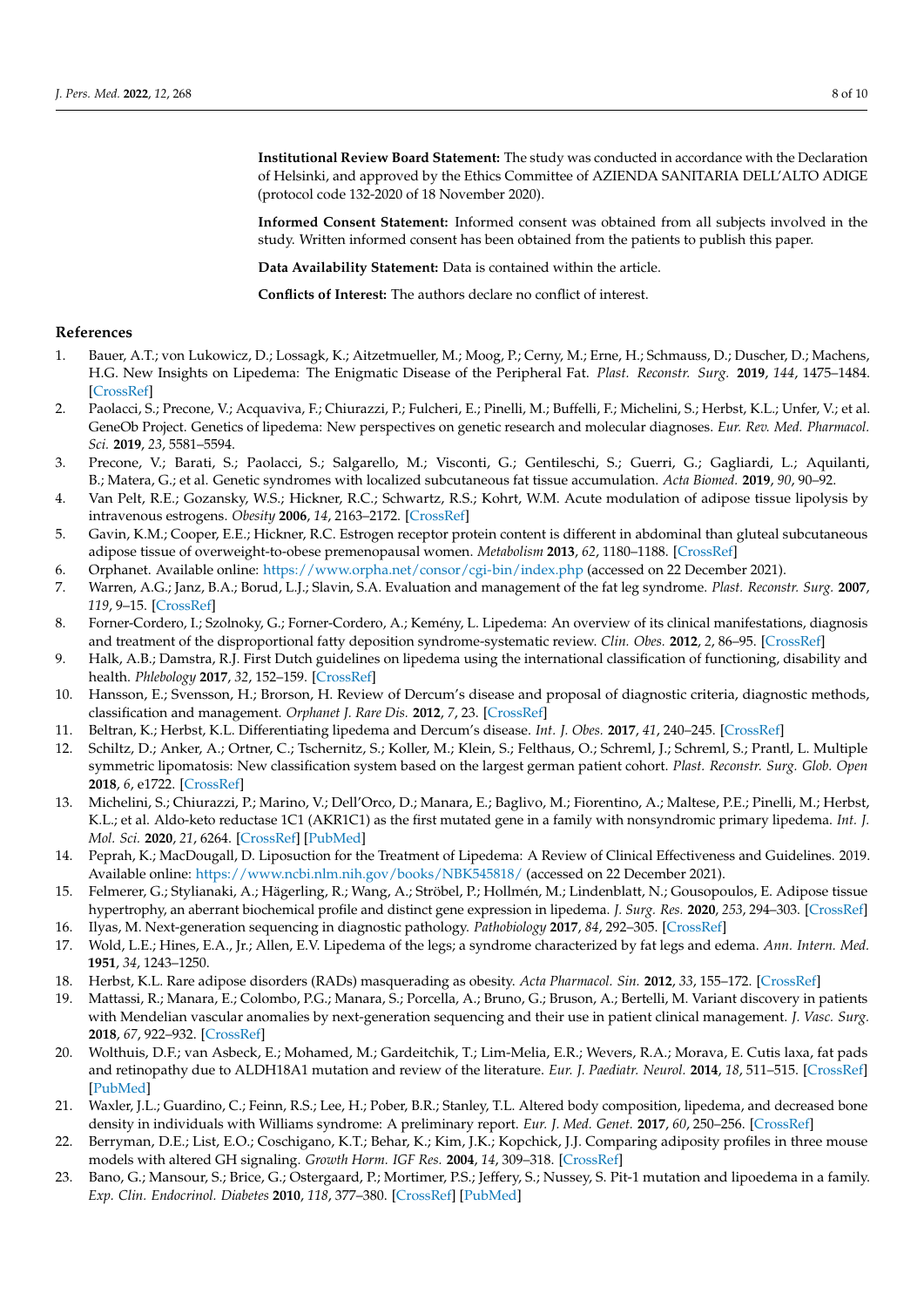- <span id="page-8-0"></span>24. Broekema, M.F.; Savage, D.B.; Monajemi, H.; Kalkhoven, E. Gene-gene and gene-environment interactions in lipodystrophy: Lessons learned from natural PPARγ mutants. *Biochim. Biophys. Acta Mol. Cell Biol. Lipids* **2019**, *1864*, 715–732. [\[CrossRef\]](http://doi.org/10.1016/j.bbalip.2019.02.002)
- <span id="page-8-1"></span>25. Lüdtke, A.; Buettner, J.; Schmidt, H.H.; Worman, H.J. New PPARG mutation leads to lipodystrophy and loss of protein function that is partially restored by a synthetic ligand. *J. Med. Genet.* **2007**, *44*, e88. [\[CrossRef\]](http://doi.org/10.1136/jmg.2007.050567)
- <span id="page-8-2"></span>26. Lightbourne, M.; Brown, R.J. Genetics of lipodystrophy. *Endocrinol. Metab. Clin. N. Am.* **2017**, *46*, 539–554. [\[CrossRef\]](http://doi.org/10.1016/j.ecl.2017.01.012)
- <span id="page-8-3"></span>27. Farooqi, I.S.; Drop, S.; Clements, A.; Keogh, J.M.; Biernacka, J.; Lowenbein, S.; Challis, B.G.; O'Rahilly, S. Heterozygosity for a POMC-null mutation and increased obesity risk in humans. *Diabetes* **2006**, *55*, 2549–2553. [\[CrossRef\]](http://doi.org/10.2337/db06-0214)
- <span id="page-8-4"></span>28. Lee, C.H.; Song, D.K.; Park, C.B.; Choi, J.; Kang, G.M.; Shin, S.H.; Kwon, I.; Park, S.; Kim, S.; Kim, J.Y.; et al. Primary cilia mediate early life programming of adiposity through lysosomal regulation in the developing mouse hypothalamus. *Nat. Commun.* **2020**, *11*, 5772. [\[CrossRef\]](http://doi.org/10.1038/s41467-020-19638-4)
- <span id="page-8-5"></span>29. Pirola, C.J.; Flichman, D.; Dopazo, H.; Fernández Gianotti, T.; San Martino, J.; Rohr, C.; Garaycoechea, M.; Gazzi, C.; Castaño, G.O.; Sookoian, S. A rare nonsense mutation in the glucokinase regulator gene is associated with a rapidly progressive clinical form of nonalcoholic steatohepatitis. *Hepatol. Commun.* **2018**, *2*, 1030–1036. [\[CrossRef\]](http://doi.org/10.1002/hep4.1235)
- <span id="page-8-6"></span>30. Jelinek, D.; Heidenreich, R.A.; Erickson, R.P.; Garver, W.S. Decreased Npc1 gene dosage in mice is associated with weight gain. *Obesity* **2010**, *18*, 1457–1459. [\[CrossRef\]](http://doi.org/10.1038/oby.2009.415)
- <span id="page-8-7"></span>31. Jelinek, D.; Millward, V.; Birdi, A.; Trouard, T.P.; Heidenreich, R.A.; Garver, W.S. Npc1 haploinsufficiency promotes weight gain and metabolic features associated with insulin resistance. *Hum. Mol. Genet.* **2011**, *20*, 312–321. [\[CrossRef\]](http://doi.org/10.1093/hmg/ddq466)
- <span id="page-8-8"></span>32. Bambace, C.; Dahlman, I.; Arner, P.; Kulyté, A. NPC1 in human white adipose tissue and obesity. *BMC Endocr. Disord.* **2013**, *13*, 5. [\[CrossRef\]](http://doi.org/10.1186/1472-6823-13-5)
- <span id="page-8-9"></span>33. Meyre, D.; Delplanque, J.; Chevre, J.C.; Lecoeur, C.; Lobbens, S.; Gallina, S.; Durand, E.; Vatin, V.; Degraeve, F.; Proenca, C.; et al. Genome-wide association study for early-onset and morbid adult obesity identifies three new risk loci in European populations. *Nat. Genet.* **2009**, *41*, 157–159. [\[CrossRef\]](http://doi.org/10.1038/ng.301) [\[PubMed\]](http://www.ncbi.nlm.nih.gov/pubmed/19151714)
- 34. Liu, R.; Zou, Y.; Hong, J.; Cao, M.; Cui, B.; Zhang, H.; Chen, M.; Shi, J.; Ning, T.; Zhao, S.; et al. Rare loss-of-function variants in NPC1 predispose to human obesity. *Diabetes* **2017**, *66*, 935–947. [\[CrossRef\]](http://doi.org/10.2337/db16-0877)
- <span id="page-8-10"></span>35. Lamri, A.; Pigeyre, M.; Garver, W.S.; Meyre, D. The extending spectrum of NPC1-related human disorders: From Niemann–Pick C1 disease to obesity. *Endocr. Rev.* **2018**, *39*, 192–220. [\[CrossRef\]](http://doi.org/10.1210/er.2017-00176)
- <span id="page-8-11"></span>36. Højlund, K.; Hansen, T.; Lajer, M.; Henriksen, J.E.; Levin, K.; Lindholm, J.; Pedersen, O.; Beck-Nielsen, H. A novel syndrome of autosomal-dominant hyperinsulinemic hypoglycemia linked to a mutation in the human insulin receptor gene. *Diabetes* **2004**, *53*, 1592–1598. [\[CrossRef\]](http://doi.org/10.2337/diabetes.53.6.1592)
- <span id="page-8-12"></span>37. Litzel, M.; Caridi, G.; Lugani, F.; Campagnoli, M.; Minchiotti, L.; Fischli, S. Recurrent hypoglycemia in a case of congenital analbuminemia. *Case Rep. Endocrinol.* **2020**, *2020*, 8452564. [\[CrossRef\]](http://doi.org/10.1155/2020/8452564)
- <span id="page-8-13"></span>38. Mariman, E.C.; Bouwman, F.G.; Aller, E.E.; van Baak, M.A.; Wang, P. Extreme obesity is associated with variation in genes related to the circadian rhythm of food intake and hypothalamic signaling. *Physiol. Genom.* **2015**, *47*, 225–231. [\[CrossRef\]](http://doi.org/10.1152/physiolgenomics.00006.2015)
- <span id="page-8-14"></span>39. Sadkowski, S.; Molińska-Glura, M.; Moliński, K.; Szczepankiewicz, D.; Switonski, M.; Szydłowski, M. A well-known mutation in RYR1 alters distribution of adipose tissue in gilts. *Anim. Sci. Pap. Rep.* **2015**, *33*, 147–154.
- <span id="page-8-15"></span>40. Al-Ghadban, S.; Cromer, W.; Allen, M.; Ussery, C.; Badowski, M.; Harris, D.; Herbst, K.L. Dilated blood and lymphatic microvessels, angiogenesis, increased macrophages, and adipocyte hypertrophy in lipedema thigh skin and fat tissue. *J. Obes.* **2019**, *2019*, 8747461. [\[CrossRef\]](http://doi.org/10.1155/2019/8747461)
- <span id="page-8-16"></span>41. Tsuchida, A.; Yamauchi, T.; Takekawa, S.; Hada, Y.; Ito, Y.; Maki, T.; Kadowaki, T. Peroxisome proliferator-activated receptor (PPAR)alpha activation increases adiponectin receptors and reduces obesity-related inflammation in adipose tissue: Comparison of activation of PPARalpha, PPARgamma, and their combination. *Diabetes* **2005**, *54*, 3358–3370. [\[CrossRef\]](http://doi.org/10.2337/diabetes.54.12.3358)
- <span id="page-8-17"></span>42. Child, A.H.; Gordon, K.D.; Sharpe, P.; Brice, G.; Ostergaard, P.; Jeffery, S.; Mortimer, P.S. Lipedema: An inherited condition. *Am. J. Med. Genet. A* **2010**, *152*, 970–976. [\[CrossRef\]](http://doi.org/10.1002/ajmg.a.33313)
- <span id="page-8-18"></span>43. NeXtprot. Available online: [https://www.nextprot.org/entry/NX\\_Q05469/](https://www.nextprot.org/entry/NX_Q05469/) (accessed on 22 December 2021).
- <span id="page-8-19"></span>44. Moia, S.; Tessaris, D.; Einaudi, S.; de Sanctis, L.; Bona, G.; Bellone, S.; Prodam, F. Compound heterozygosity for two GHR missense mutations in a patient affected by Laron Syndrome: A case report. *Ital. J. Pediatr.* **2017**, *43*, 94. [\[CrossRef\]](http://doi.org/10.1186/s13052-017-0411-7) [\[PubMed\]](http://www.ncbi.nlm.nih.gov/pubmed/29025428)
- <span id="page-8-20"></span>45. Sørlie, V.; De Soysa, A.K.; Hyldmo, A.A.; Retterstøl, K.; Martins, C.; Nymo, S. Effect of a ketogenic diet on pain and quality of life in patients with lipedema: The LIPODIET pilot study. *Obes. Sci. Pract.* **2021**, *1*. [\[CrossRef\]](http://doi.org/10.1002/osp4.580)
- <span id="page-8-21"></span>46. Cignarelli, A.; Genchi, V.A.; Perrini, S.; Natalicchio, A.; Laviola, L.; Giorgino, F. Insulin and insulin receptors in adipose tissue development. *Int. J. Mol. Sci.* **2019**, *20*, 759. [\[CrossRef\]](http://doi.org/10.3390/ijms20030759) [\[PubMed\]](http://www.ncbi.nlm.nih.gov/pubmed/30754657)
- <span id="page-8-22"></span>47. GeneCards. Available online: <https://www.genecards.org/cgi-bin/carddisp.pl?gene=RYR1&keywords=ryr1> (accessed on 22 December 2021).
- <span id="page-8-23"></span>48. Millington, G.W. The role of proopiomelanocortin (POMC) neurones in feeding behaviour. *Nutr. Metab.* **2007**, *4*, 18. [\[CrossRef\]](http://doi.org/10.1186/1743-7075-4-18) [\[PubMed\]](http://www.ncbi.nlm.nih.gov/pubmed/17764572)
- <span id="page-8-24"></span>49. GeneCards. Available online: <https://www.genecards.org/cgi-bin/carddisp.pl?gene=NR0B2&keywords=nr0b2> (accessed on 22 December 2021).
- <span id="page-8-25"></span>50. GeneCards. Available online: <https://www.genecards.org/cgi-bin/carddisp.pl?gene=GCKR> (accessed on 22 December 2021).
- <span id="page-8-26"></span>51. Petit, J.M.; Masson, D.; Guiu, B.; Rollot, F.; Duvillard, L.; Bouillet, B.; Brindisi, M.C.; Buffier, P.; Hillon, P.; Cercueil, J.P.; et al. GCKR polymorphism influences liver fat content in patients with type 2 diabetes. *Acta Diabetol.* **2016**, *53*, 237–242. [\[CrossRef\]](http://doi.org/10.1007/s00592-015-0766-4)